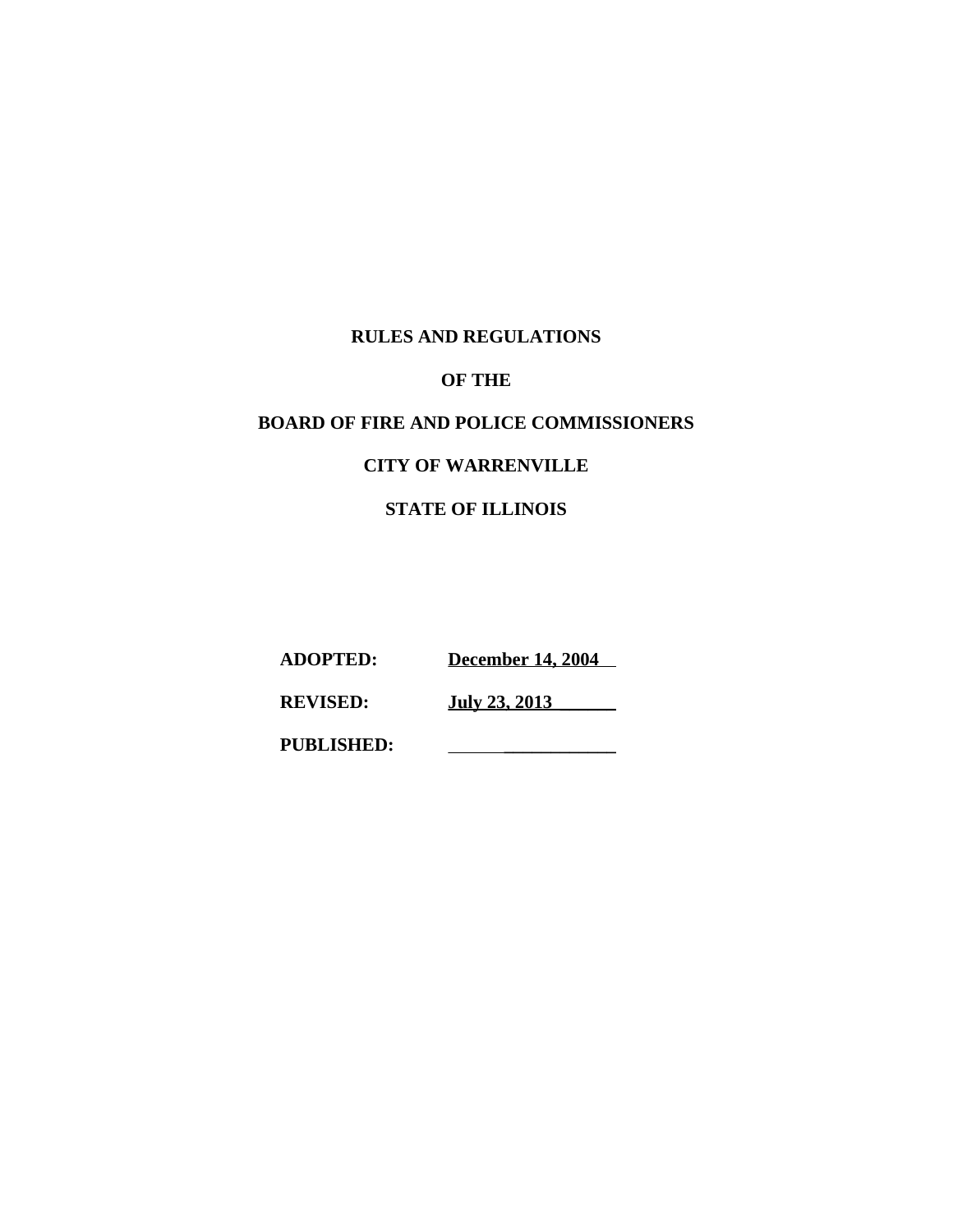# **TABLE OF CONTENTS**

| <b>CHAPTER V -</b> | ORDER OF RANK, CLASSIFICATION AND                          |  |
|--------------------|------------------------------------------------------------|--|
|                    | CHAPTER VI - HEARING OF CHARGES, REMOVALS, SUSPENSIONS AND |  |
|                    |                                                            |  |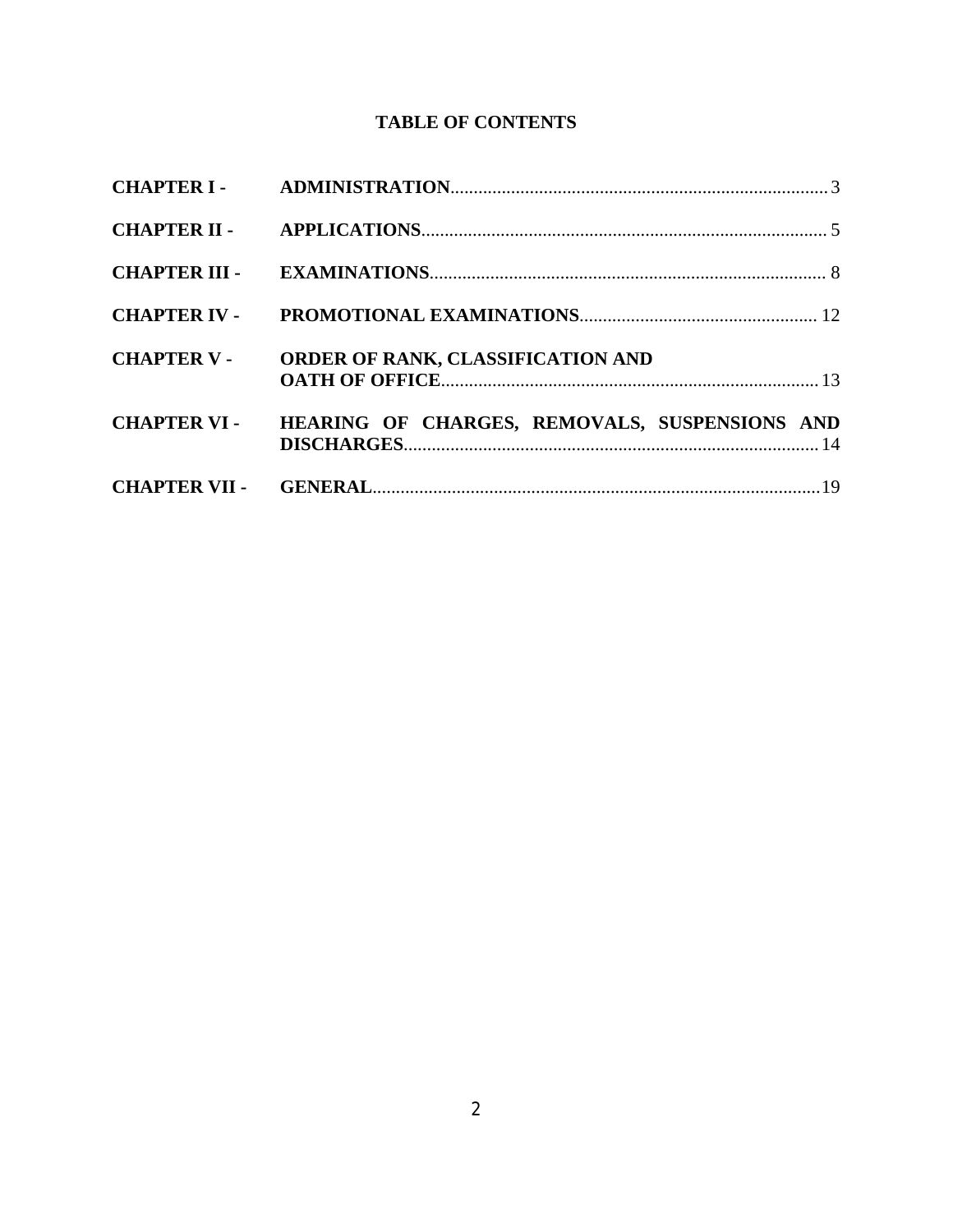# **RULES AND REGULATIONS OF THE BOARD OF FIRE AND POLICE COMMISSIONERS OF THE CITY OF WARRENVILLE STATE OF ILLINOIS**

As adopted by the Board of Fire and Police Commissioners of the City of Warrenville, Illinois, effective \_\_\_\_\_\_\_\_\_\_\_\_\_\_\_\_\_\_\_\_\_\_\_\_.

## **CHAPTER I - ADMINISTRATION**

## **SECTION 1 - SOURCE OF AUTHORITY**.

The Board of Fire and Police Commissioners of the City of Warrenville, Illinois derives its power and authority from an Act of the General Assembly entitled, "Division 2.1 Board of Fire and Police Commissioners", of Chapter 65 of the Illinois Compiled Statutes.

## **SECTION 2 - DEFINITIONS**.

The word "Commission" and/or "Board" wherever used shall mean the Board of Fire and Police Commissioners of the City of Warrenville, Illinois. The word "Officer" shall mean any person holding a permanent office in the Police Department of the City of Warrenville, Illinois. The masculine noun or pronoun includes the feminine. The singular includes the plural, and the plural the singular.

## **SECTION 3 - OFFICERS OF BOARD AND THEIR DUTIES**.

The Board shall annually, on the first meeting in May elect a Chairman and a Secretary. They shall hold office until the end of the fiscal year of the municipality and until their successors are duly elected and qualified. The Chairman shall be the presiding officer at all meetings. The Secretary shall keep the Minutes of all meetings of the Board in a permanent record book and shall be the custodian of all the forms, papers, books, records and completed examinations of the Board.

## **SECTION 4 - MEETINGS**.

a) Regular meetings shall be held monthly, notice shall be posted and meetings shall be open to the public.

b) Special meetings shall be open, notice thereof to be posted forty-eight (48) hours prior to convening, called by the filing of a notice in writing with the Secretary of the Board and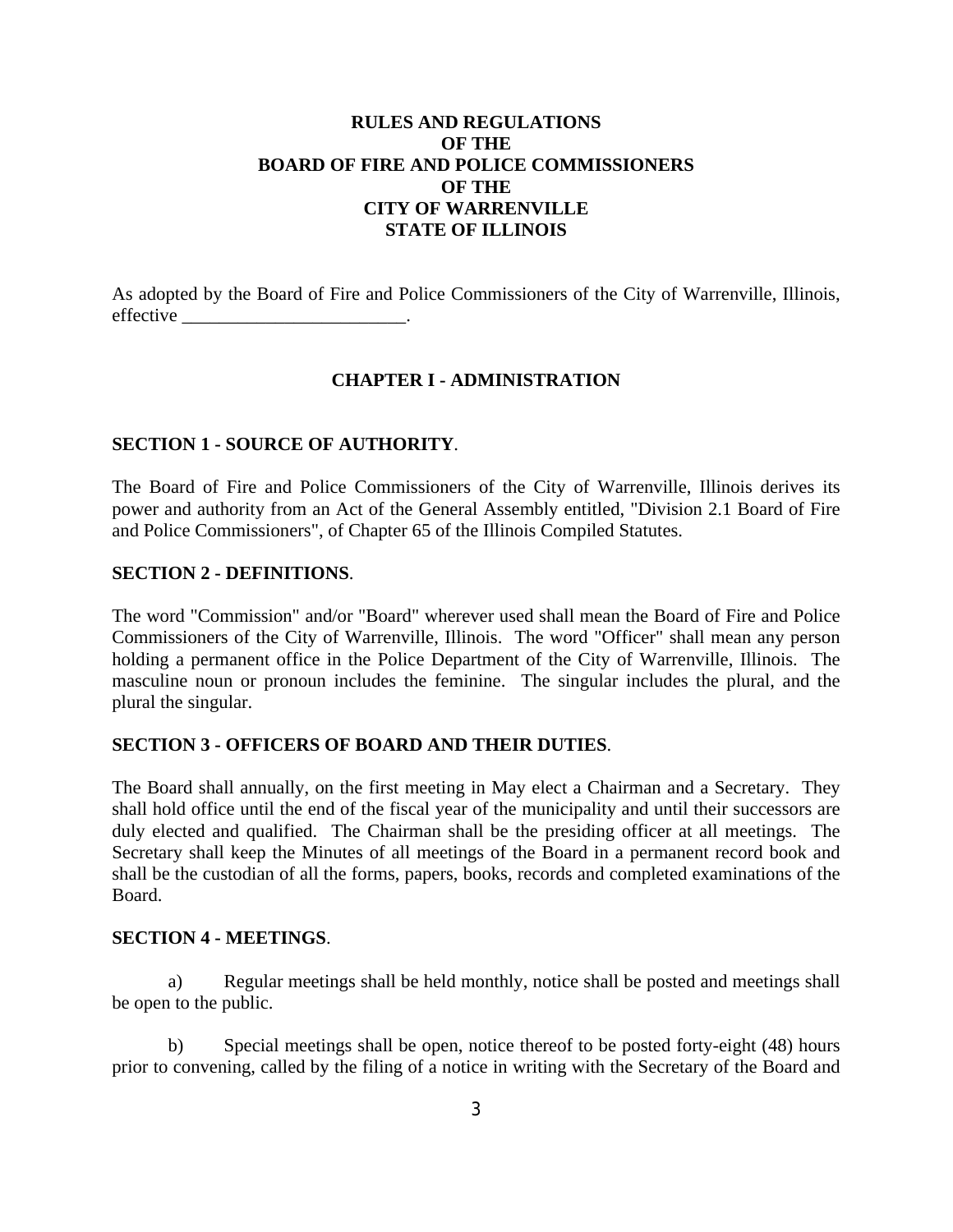signed either by the Chairman of the Board or any two members thereof. This notice shall contain a brief statement of the business to be submitted for the consideration of the Board at such special meetings, and shall set forth the time and place of such special meeting, and no other business shall be considered at such special meeting unless by unanimous consent of the Board.

c) During any regular or special meeting a closed session may be held upon a proper motion made by any single member of the Board for the purpose of discussing personnel. Closed sessions may be limited to Board members and such invited persons as the Board may deem necessary. The secretary will record the motion to close the meeting, record the roll call vote of the members on said motion and keep minutes of the closed session.

d) Public notice of any regularly scheduled or special meeting shall be held in accordance with the Open Meetings Act, Illinois Compiled Statutes, Chapter 5, 120/1-120/5.

# **SECTION 5 - QUORUM**.

A majority of the members of the Board shall constitute a quorum for the conduct of all business.

# **SECTION 6 - ORDER OF BUSINESS**.

The order of business at any meeting shall be:

- a) Approval of the Minutes.
- b) Communications.
- c) Unfinished Business.
- d) New Business.
- e) Adjournment.

# **SECTION 7 - PROCEDURE**.

The parliamentary procedure prescribed in Robert's "Rules of Order" shall be followed as far as applicable.

## **SECTION 8 - AMENDMENTS**.

Amendments to the rules of the Board may be made at any meeting of the Board. All amendments shall forthwith be printed for distribution and notice shall be given of the place or places where said rules may be obtained. Such notice shall be published in a newspaper of general circulation in the City. The notice shall specify the date, not less than 10 days subsequent to the date of such publication, when rules shall go into effect.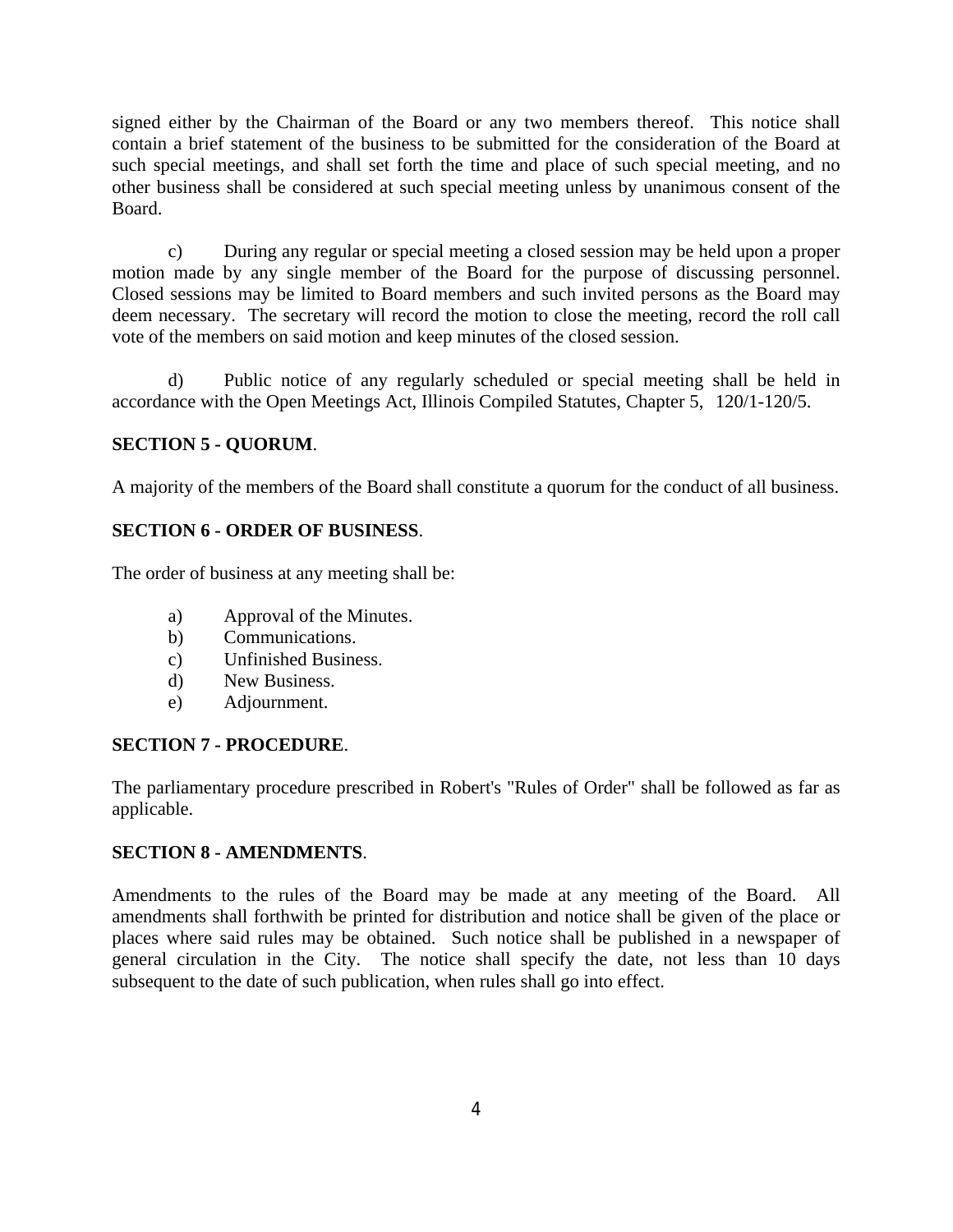#### **SECTION 9 - ANNUAL REPORT AND BUDGET REQUEST**.

The Board shall submit an Annual Report of its activities as required by 5/10-2.1-19 of the Board of Fire and Police Commissioners Act, and a Budget Request for the ensuing year, as required by local ordinance and the aforementioned 5/10-2.1-19.

### **CHAPTER II - APPLICATIONS**

#### **SECTION 1 - RESIDENCE**.

Applicants for examination must be citizens of the United States and/or an alien admitted for permanent residence or lawfully admitted for temporary residence and who produces evidence of intention to become a citizen of the United States.

#### **SECTION 2 - APPLICATION BLANKS**.

Applications for position shall be filed upon blank forms furnished by the Commission, and applicants must comply with the requirements of said form in every respect. The application must be filed with the Commission prior to taking an examination.

Every applicant must be of good moral character, of temperate habits, of sound health and must be physically able to perform the duties of the position applied for. The burden of establishing these facts rests upon the applicant.

The applicant shall furnish with his application a copy of his Military Service Record, Discharge Papers, Birth Certificate, High School Diploma or G.E.D. Certificate, and a copy of the applicant 's College or University Degree.

A false statement knowingly made by a person in an application for examination, connivance in any false statement made in any certificate which may accompany such application or complicity in any fraud touching the same, shall be regarded as good cause for exclusion from the examination.

#### **SECTION 3 - DISQUALIFICATION**.

The Commission may refuse to examine an applicant or, after examination, to certify him as eligible:

- a) Who is found lacking in any of the established preliminary requirements for the service for which he or she applies.
- b) Who is physically unable to perform the duties of the position to which he or she seeks appointment.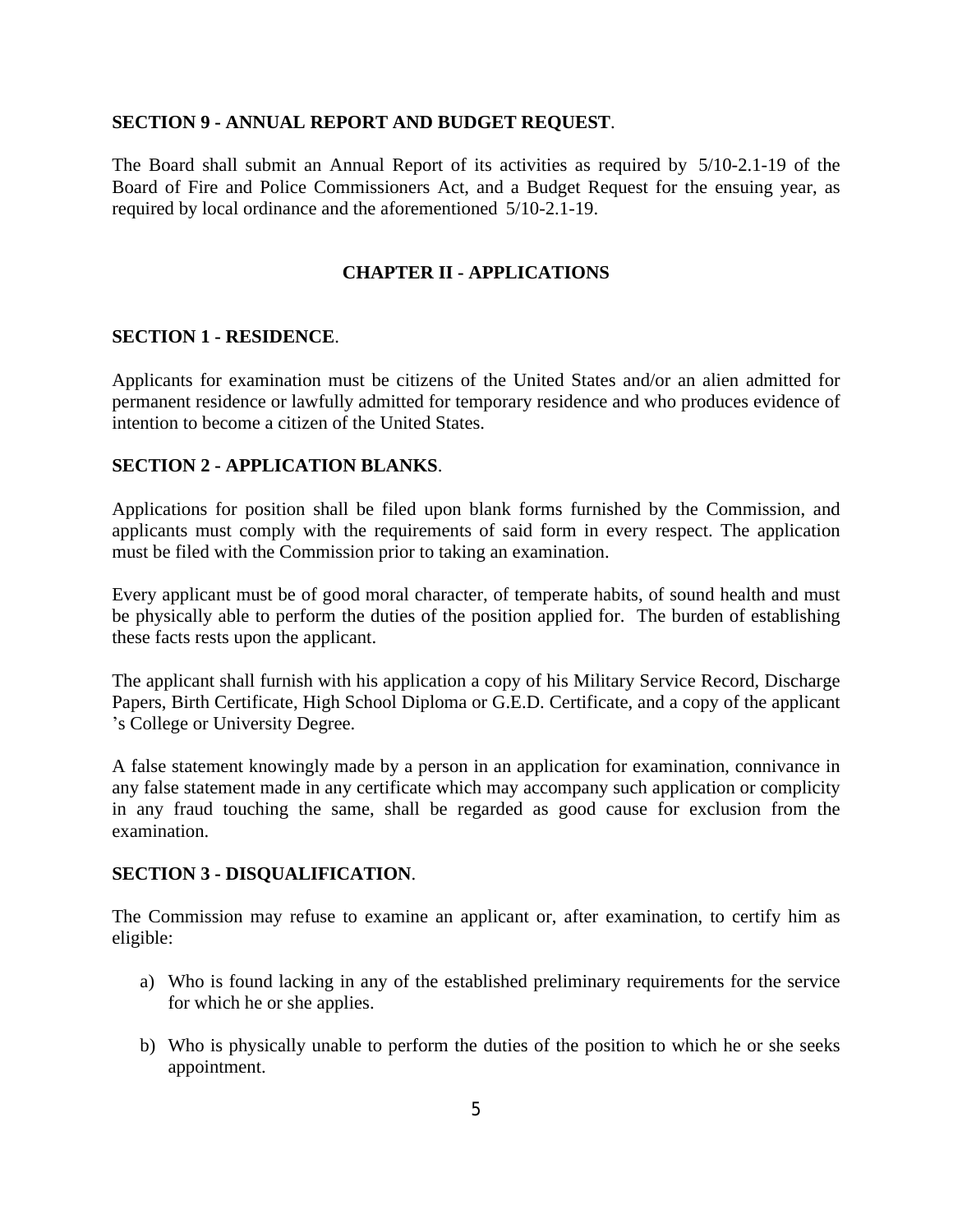- c) Who is addicted to the use of intoxicating beverages or is found to have taken or used drugs and/or narcotics illegally.
- d) Who has been convicted of a felony or any misdemeanor involving moral turpitude, as specified in 10-2.10-6 of the Board of Fire and Police Commissioners Act.
- e) Who has been dismissed from any public service for good cause.
- f) Who has attempted to practice any deception or fraud in his or her application.
- g) Who may be found disqualified in personal qualifications or health.
- h) Whose character and employment references are unsatisfactory.
- i) Who does not possess a high school education or its equivalent.
- j) Who has applied for a position of a police officer and is or has been classified by his or her Local Selective Service Draft Board as a conscientious objector.
- k) Anti-nepotism

To avoid potential conflicts of interest, the appearance of bias, and to enhance supervision and security, the City generally prohibits the employment of relatives of current employees or elected officials. The provisions of this policy shall only apply to changes in employment status or marriages occurring after the effective date of the policy. However, if a grandfathered employee terminates his or her employment and later re-applies, he/she would be subject to this policy. The following are among the reasons the City discourages the hiring of relatives.

1. Residents may believe that the related person was employed not on the basis of merit but rather on the basis of the relationship with a current employee or elected official. Whether correct or incorrect, such perceptions may weaken the credibility of the City. 2. Submission of an application by a related person creates the risk that other members of the City will feel pressured to act favorable on the application out of loyalty and the need to work with the related member, rather than on the merits of the application. 3. Those who have supervisory authority over a related person may feel reluctance to properly evaluate or discipline that employee, particularly when the person conducting the evaluation or administering the discipline reports directly to the related employee. 4. The related person may be privy to confidential information maintained by the related employee that they would not typically have access to.

5. The related employee's performance and attitude may suffer out of loyalty to a relative suffering adverse employment action.

The City will discourage the hiring of more than one member of a family, or having more than one relative of the same family in its employ at any time. A relative includes spouse, parent,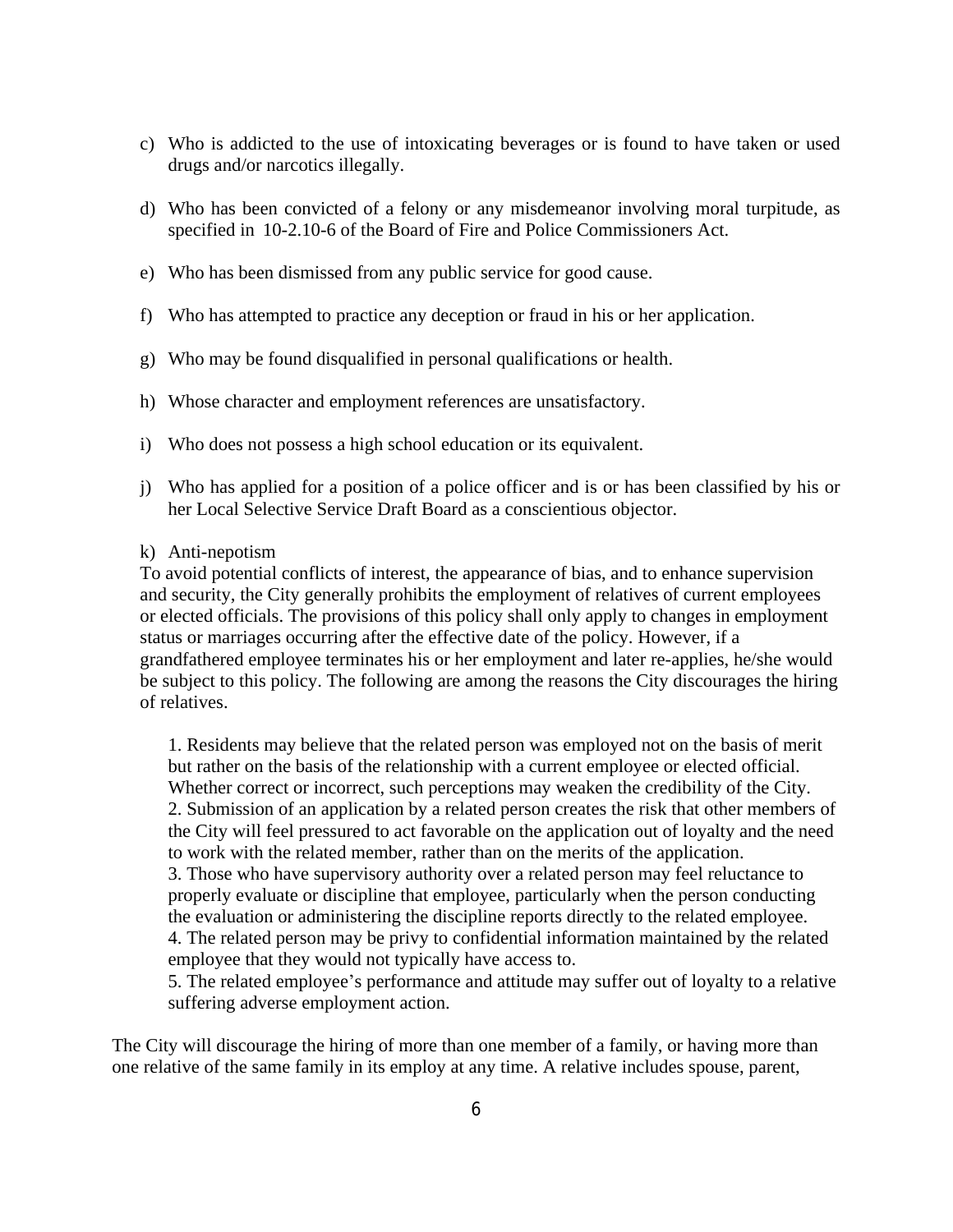father-in-law, mother-in-law, grandparent, child, grandchild, sibling, brother-in-law, sister-inlaw, son-in-law, daughter-in-law, uncle, aunt, niece, nephew, or first cousins. Also included is any person residing in the same household as a current employee or elected official. However, despite an apparent conflict with this policy, the best candidate for a position shall be hired as long as such employment does not conflict with the following section. The City Administrator shall have the authority to make decisions regarding the interpretation and enforcement of this policy.

The City will not employ, transfer, or promote the related person of a current employee or elected official in which:

1. One of the parties would have authority (or practical power) to supervise, appoint, remove, or discipline the other;

2. One party would handle confidential material that creates improper or inappropriate access to that material by the other;

3. One party would be responsible for auditing, supervising, or approving the work of the other;

4. Work involves potential conflicts of interest, due to the relationship;

5. Work involves potential severe safety risk to both employees;

6. The respective positions would require the performance of joint duties;

7. The respective positions would share responsibility or authority; or

8. Both parities function directly in the same chain of command, work the same shift at the same work site, or work for the same department.

Any applicant, or eligible, deemed disqualified hereunder, shall be notified by the Board.

## **SECTION 4 - DEFECTIVE APPLICATIONS**.

Defective applications shall be returned to the applicant for correction, provided the applicant is not otherwise disqualified for the position sought.

## **SECTION 5 - PHYSICAL AND MEDICAL EXAMINATIONS**.

Applicants for original appointment may be subject to a physical aptitude test and shall be required to submit to a thorough medical examination by a licensed physician appointed by the Board of Fire and Police Commissioners of the City of Warrenville.

## **SECTION 6 - AGE REQUIREMENTS**.

Applicants shall be under 35 years of age, at the time of application and at such time as the final eligibility list is posted, unless exempt from such age limitations as provided in Section 5/10-2.1- 6 of the Fire and Police Commissioners Act. Applicants who are 20 years of age and meet the educational requirements as set forth above shall be eligible to take the initial examination for Patrol Officer. Any such applicant who is appointed under this provision of the Act shall not have power of arrest or be permitted to carry firearms until he or she reaches 21 years of age.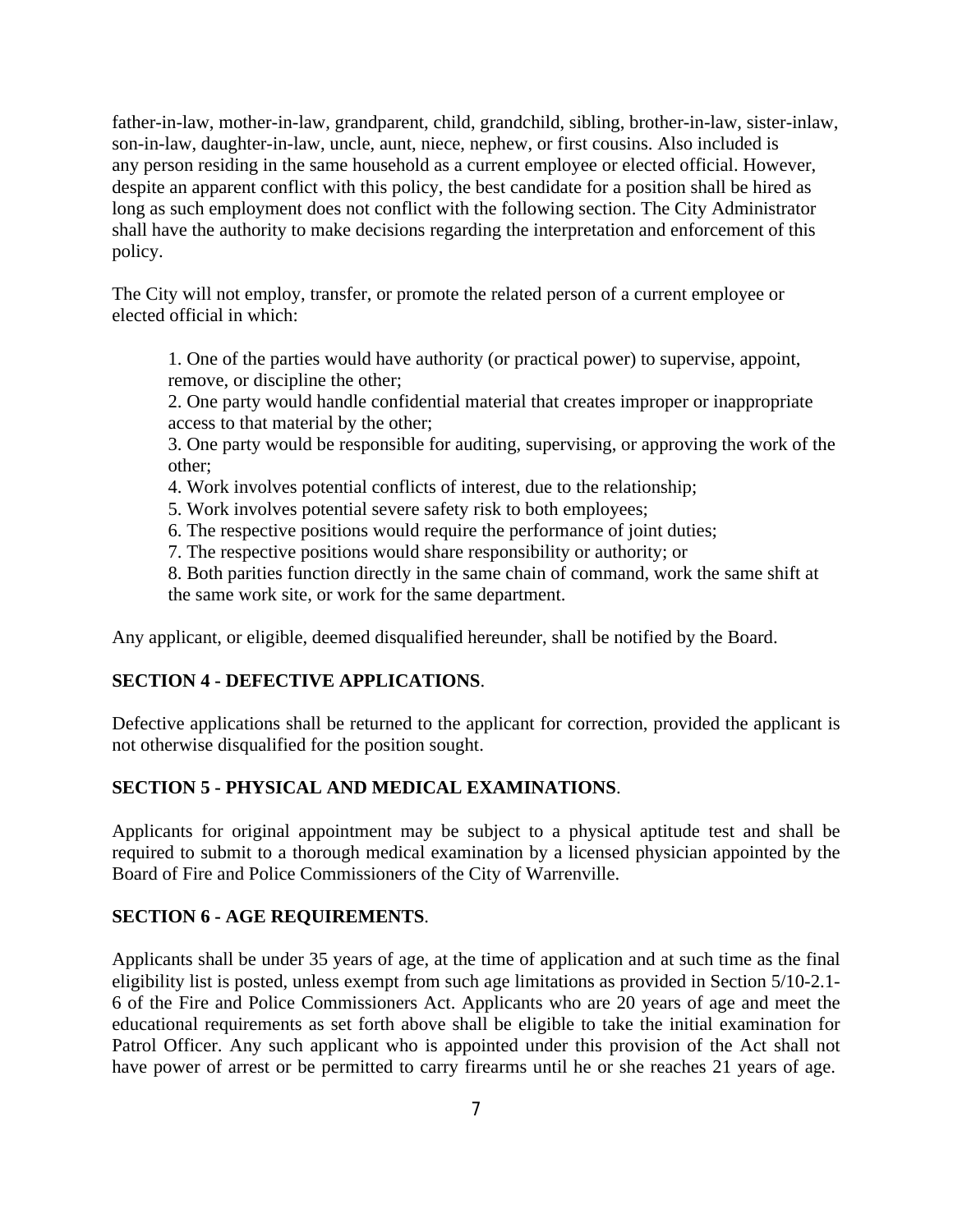Proof of birth date will be required at time of application.

# **SECTION 7 - NOTICE OF ACCEPTANCE.**

The Secretary or his/her designee will notify all applicants whose applications have been accepted by the Board to be present for orientation and subsequent examination with an executed Physicians Certificate that they are physically capable of participating in a strenuous "Physical Aptitude Test."

## **SECTION 8 - RELEASE OF LIABILITY**.

All applicants shall execute and deliver to the Board or their hiring representative a release of all liability as the result of taking a "Physical Aptitude Test" in favor of the City of Warrenville on a form to be prescribed by the Board.

## **SECTION 9 - APPLICANT PRE-QUALIFICATION**

a) Notwithstanding anything to the contrary contained herein, the Board, at its discretion, may require that all applicants register with and pre-qualify by successfully completing all testing/examination pre-requisites as established by the Municipal Police and Fire Registry or such other testing agency employed by the Board. Applicants processed through the Municipal Police and Fire Registry shall bear the expense of the pre-qualification examinations. Examinations are conducted at the offices of or at such locations as specified by the Municipal Police and Fire Registry. In order to be eligible for placement upon an eligibility register, any applicant, pre-qualified by the Municipal Police and Fire Registry must have successfully completed all testing within twelve (12) months prior to the posting of the eligibility list by the Board. The Municipal Police and Fire Registry shall certify to the Board the date that an applicant has complete all pre-qualification testing. Individual applicants will be responsible for contacting the Municipal Police and Fire Registry to arrange to register and complete all testing requirements.

b) Pre-qualified applicants shall be required to submit to a polygraph examination, background investigation, in-depth psychological examination, and a thorough medical examination as more specifically set forth in Chapter III, Section 8.

c) To the extent that the rules set forth in Chapter III do not conflict with the rules governing pre-qualified applicants, the rules set forth in Chapter III shall also be applicable to the pre-qualified applicants.

d) In the event the Board chooses not to employ the services of the Municipal Police and Fire Registry (or similar testing agency), Chapter III hereof, shall be applicable in its entirety as to all applicants for original appointment.

## **CHAPTER III - EXAMINATIONS**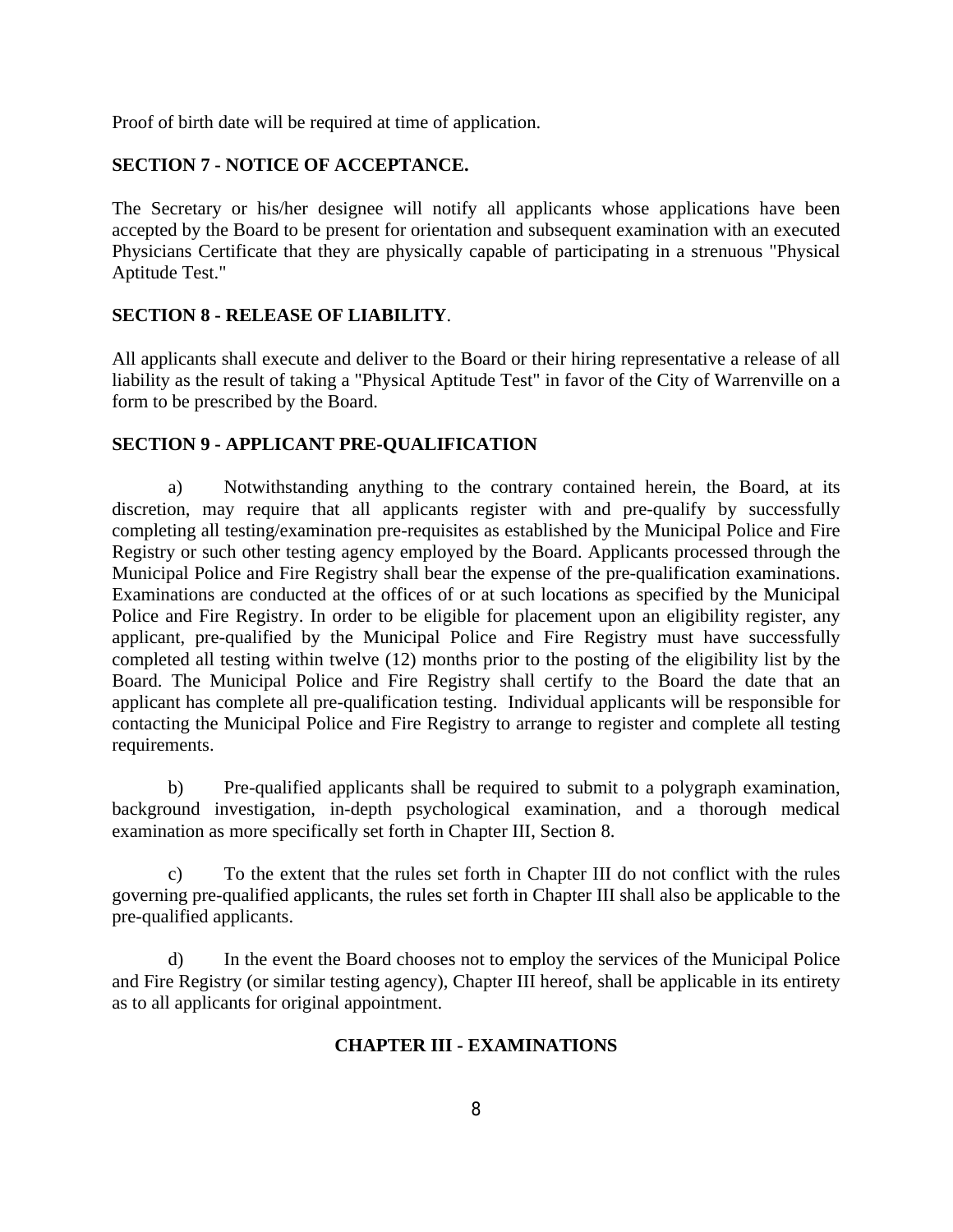## **ORIGINAL APPOINTMENTS**

## **SECTION 1 - NOTICE OF EXAMINATIONS**.

Examinations shall be held on the dates fixed by the Commission and advertised in a local paper in accordance with the Statutes of the State of Illinois. Examinations may be postponed, however, by order of the Commission, which order shall state the reason for such postponement and shall designate a new date for said examination. Applicants shall be notified of the postponement of any examination and of the new date fixed for said examination.

## **SECTION 2 - EXAMINATIONS**.

The Commission shall call examinations to fill vacancies in the class of service in which vacancies are liable to occur. A call for such examination shall be entered in the Minutes of the Commission and shall include a statement of:

- a) The time and place where such examination will be held.
- b) The location where applications may be obtained and the date by which applications must be returned to the Board.
- c) The position to be filled from the resulting eligibility list.

## **SECTION 3 - TYPE OF EXAMINATIONS**.

Applicants must attend the orientation program sponsored by the Board. In addition, applicant's may be required to participate in a physical aptitude test, written and oral examinations as determined by the Board and as more particularly set forth in Section Four 4 below. No examination shall contain questions regarding applicant's political or religious opinions or affiliations.

### **SECTION 4 - EXAMINATIONS - MINIMUM GRADE**.

The following examinations may be conducted by the Board. The sequence of testing may vary at the discretion of the Board. Failure to achieve the minimum passing grade in any examination disqualifies the applicant from any further participation.

| <b>Examinations</b>             | % of Total Grade         | <b>Minimum Passing</b>      |
|---------------------------------|--------------------------|-----------------------------|
| Orientation                     |                          | <b>Attendance Mandatory</b> |
| <b>Physical Aptitude Test</b>   |                          | Pass or Fail                |
| <b>Written Test</b>             | 100%                     | ∗                           |
| Psychological Examination       |                          | Pass or Fail                |
| Polygraph Test                  |                          | Pass or Fail                |
| <b>Background Investigation</b> |                          | Pass or Fail                |
| <b>Medical Examination</b>      | $\overline{\phantom{a}}$ | Pass or Fail                |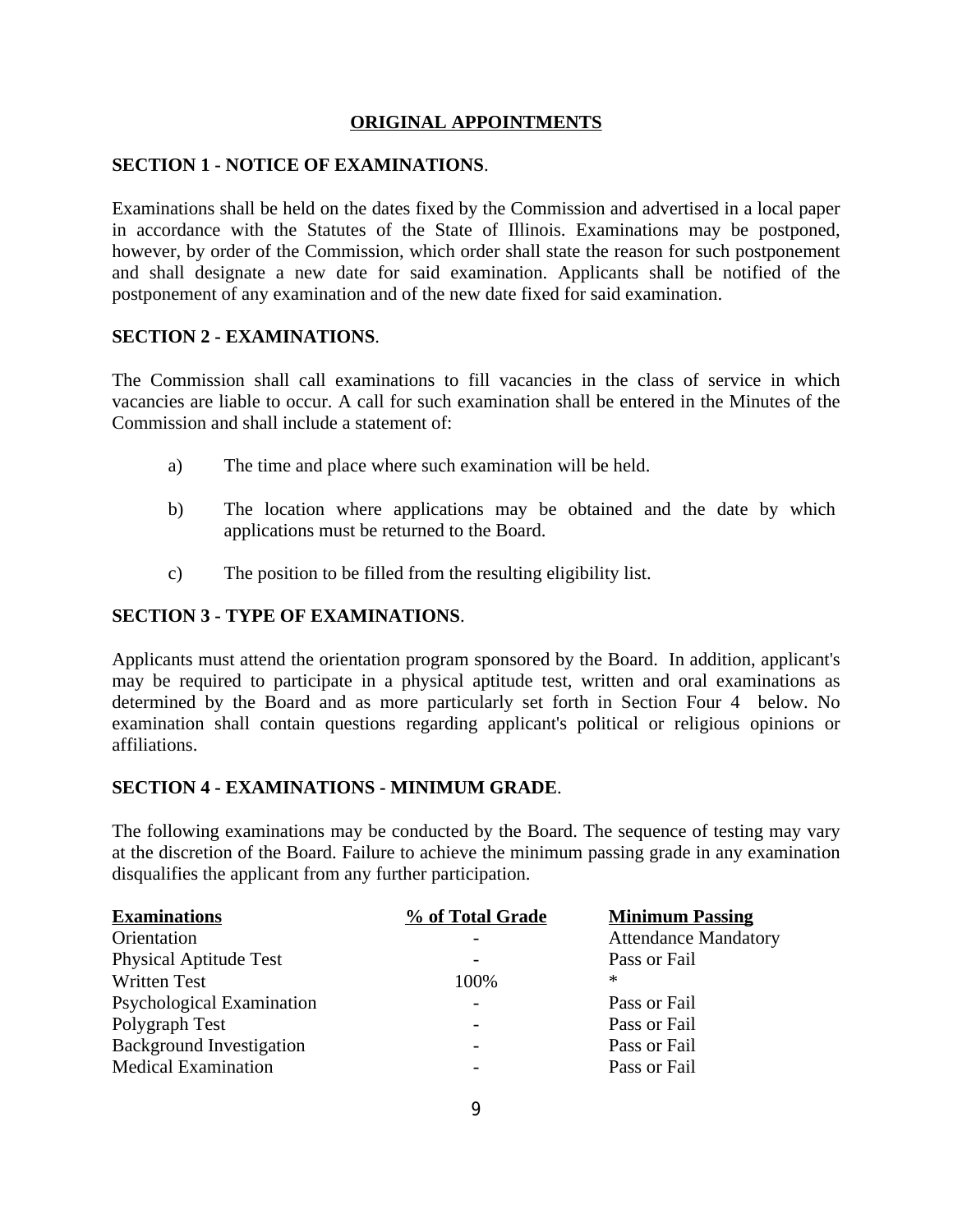\*To be announced by the Board prior to conducting the examination and may vary based upon the examination or the testing agency used by the Board.

Note: To any person who is entitled to military, educational or law enforcement certification preference points whose name appears on the register of eligible's the Board shall add five  $(5)$  points  $(5/10-2.1-8$  and  $5/10-2.1-9)$  upon request of applicant.

#### **SECTION 5 - ORIGINAL APPOINTMENT - PHYSICAL APTITUDE TEST**.

All applicants may be required to submit themselves to a physical aptitude test. Only candidates who have passed the "Physical Aptitude Test" will be permitted to participate in the written examination.

#### **SECTION 6 - ORIGINAL APPOINTMENT - WRITTEN EXAMINATIONS**.

Information as to the type of written examination employed by the Board will be provided as part of the orientation program. All examination papers shall be and remain the property of the Board and/or the testing company the Board hires and the grading thereof by the Board shall be final and conclusive and not subject to review by any other board or tribunal of any kind or description. Candidates who fail to achieve a passing grade will be notified and eliminated from all further consideration.

## **SECTION 7 - ORIGINAL APPOINTMENT - ORAL EXAMINATION**.

All Commissioners shall participate in the Oral Examination except wherein one Commissioner is absent due to illness or when matters of an emergency nature preclude his/her attendance. In no event shall less than a majority of the Commissioners conduct the Oral. Questions shall be asked of the Candidate that will enable the Commissioners to properly evaluate and grade the Candidate on speech, alertness, ability to communicate, judgment, emotional stability, selfconfidence, social skill and general fitness for the position. On completion of each Oral Examination the Commissioners will discuss the Candidate's abilities using the traits listed above. Candidates who fail to successfully complete the Oral Examination will be notified and eliminated from all further consideration.

#### **SECTION 8 - INITIAL ELIGIBILITY REGISTER**.

a) The Commissioners will prepare an "Initial Eligibility Register" of the Candidates successfully completing the orientation, written test and physical aptitude test. Candidates shall be placed on the eligibility list in order of their relative excellence as determined by their test scores. In the event of a tie score, the placement of the tied candidates' names on the eligibility list shall be determined by lot, in the presence of a quorum of the Board in whatever manner the Board deems appropriate.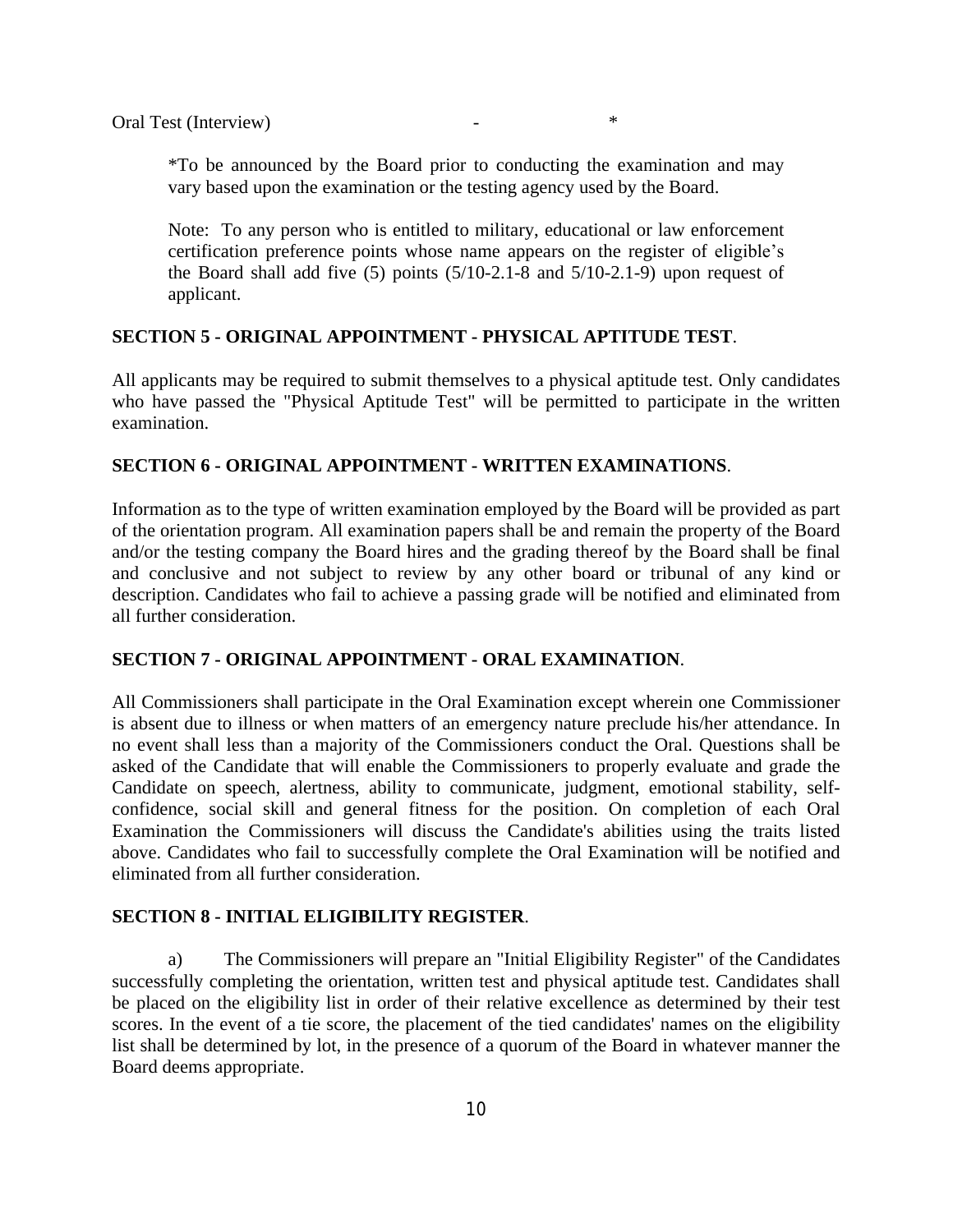The Candidates will be listed in order of excellence based on their final score.

This register is subject to change with the addition of the veteran, educational or law enforcement certification preference points as prescribed in 5/10-2.1-8 and 5/10-2.1-9 of the Act.

 b) A dated copy of the Initial Eligibility Register shall be sent to each person appearing thereon.

Candidates who are eligible for veteran, educational or law enforcement preference points or firefighter/paramedic points, shall make a claim in writing with proof thereof within ten (10) days after the date of the eligibility list or such claim shall be deemed waived.

#### **SECTION 9 - FINAL ELIGIBILITY REGISTER**.

a) The Commissioners will prepare a "Final Eligibility Register" which shall include claimed preference points.

b) A dated copy of the Final Eligibility Register shall be sent to each person appearing thereon. This copy shall include the date of expiration of the register two (2) years hence.

c) Applicants shall be appointed from the eligibility list in descending order. Notwithstanding anything to the contrary contained within these rules and regulations, the Board may at its discretion, choose to appoint an applicant who has been awarded a certificate attesting to his or her successful completion of the Minimum Standards Basic Law Enforcement Training Course, as provided in the Illinois Police Training Act, ahead of non-certified applicants.

d) Appointment from this Final Eligibility Register is subject to satisfactorily passing an Oral Interview, In-depth Psychological Examination, a Polygraph Test, Background Investigation, and a thorough Medical Examination (which may include a test of the applicant's vision, hearing, for the presence of communicable diseases as well as a test to screen for the use of drugs and/or narcotics).

## **SECTION 10 - PROFESSIONAL EXAMINATIONS AND TESTS**.

a) Each applicant for original appointment shall submit to a Psychological Examination by such psychologist or psychiatrist as the Board may in writing designate. Such examination shall be without expense to the applicant. Failure of the applicant to take or successfully complete such test shall eliminate him/her from further consideration.

b) Any applicant for original appointment to the Police Department of the City of Warrenville, Illinois, may be required to submit to a Polygraph Device Deceptive Test, commonly known as a Lie Detector Test, at such time and place as the Board may in writing designate. Such test shall be given without expense to the applicant. Failure of the applicant to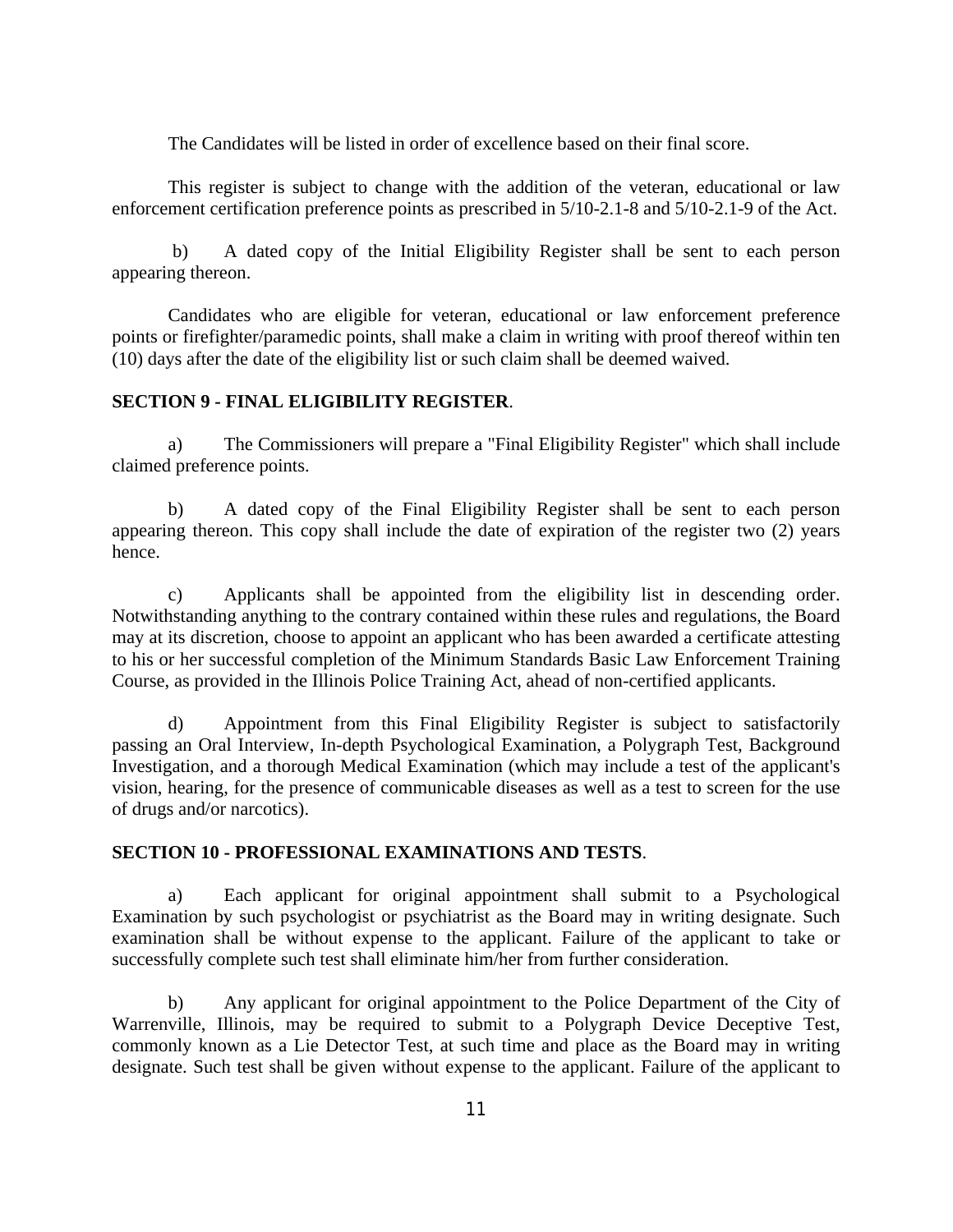take or successfully complete such test shall disqualify him/her to enter upon the duties of the office for which the application for examination was filed.

c) Medical Examinations shall be performed by a licensed physician.

#### **SECTION 11 - PROBATIONARY APPOINTMENT**.

a) All vacancies to the Police Departments shall be filled by individuals from the Final Eligibility Register in the order in which their names appear on the register and having met all requirements previously listed. Pursuant to Section 9 c) above, the Board may choose to appoint a certified applicant ahead of a non-certified applicant.

b) All original appointments to the police department shall be for a probationary period of eighteen (18) months.

c) Any person whose name appears on the Final Eligibility Register may decline appointment. It shall be the option of the Board to strike from or maintain upon the register the name of such candidate without otherwise altering the candidate's original position on the Final Eligibility Register.

d) Probationary officers may be summarily dismissed by the Board and are not entitled to the protection afforded to other full-time officers by statute or these rules.

## **SECTION 12 - CERTIFICATION**.

Final certification of probationary Police Officers shall be subject to successful completion of the Basic Training Course as provided by the Illinois Governmental Law Enforcement Officers Training Board within the prescribed probationary period. Inability to successfully complete this course shall be grounds for dismissal.

#### **CHAPTER IV - PROMOTIONAL EXAMINATIONS**

#### **SECTION 1 - GENERAL**.

The Board, by its rules, shall provide for promotion in the Police Department on the basis of ascertained merit and seniority in service and examination, and shall provide in all cases, where it is practicable, that vacancies shall be filled by promotion. All examinations for promotion shall be competitive among such members of the next lower rank as desire to submit themselves to examination. All promotions shall be made from the three (3) having the highest rating, and where there are less than three (3) names on the promotional eligibility register, as originally posted, or remaining thereon after appointments have been made there from, appointments to fill existing vacancies shall be made from those names or name remaining on the promotional register. The method of examination and the rules governing examinations for promotion are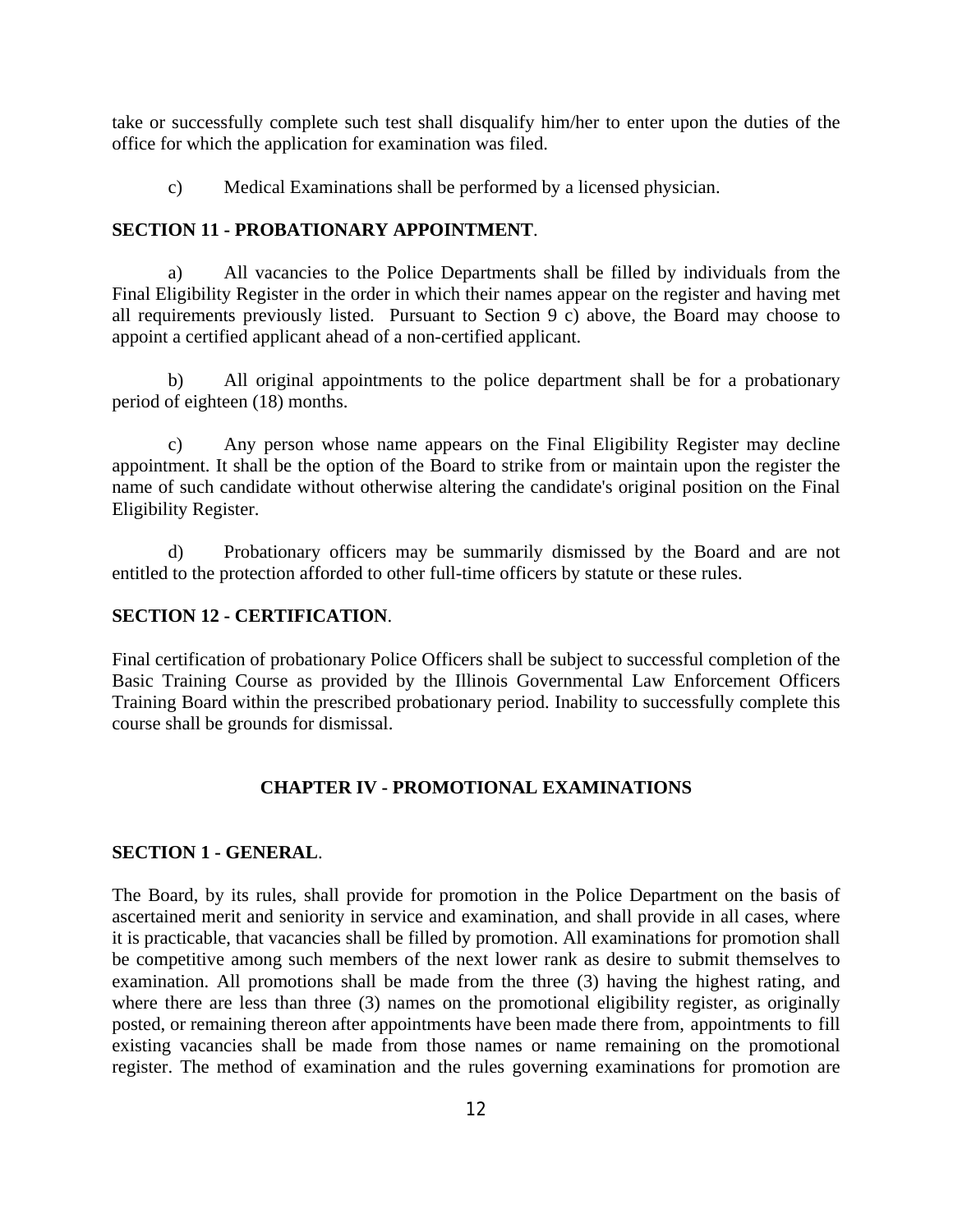specified below. The Board shall strike off the names of candidates for promotional appointment after they have remained thereon for more than three (3) years, provided there is no vacancy existing which can be filled from the promotional register. Each weighted component of this examination process shall be based upon a scale of 1 to 100.

| <b>Examination</b>                           | <b>Weight Max Points</b> |     |
|----------------------------------------------|--------------------------|-----|
| Communication (Written/Oral) Analytical      |                          |     |
| Assessment                                   | 30%                      | 30  |
| <b>Oral Examination-Assessment</b>           | 60%                      | 60  |
| Department Merit and Efficiency Rating       |                          |     |
| (based on a scale of 1-100/10% weighted)     | <b>Maximum Points</b>    | 10  |
| <b>Total Maximum Points</b>                  |                          | 100 |
| Seniority                                    |                          |     |
| 1 point per year of service, or part thereof |                          |     |
| as a full-time police officer with the       |                          |     |
| Warrenville Police Department, not to        |                          |     |
| exceed five $(5)$ points                     | <b>Maximum Points</b>    |     |

b) In the event no candidate from the immediate next lower rank qualifies for promotion, the Commission in determining next in order of rank in promotional examinations herewith determines a policy of extending the examination successively through all the orders of rank in the services in an endeavor to qualify suitable eligible or eligible's for the vacancy or vacancies existing before extending the examination to the general public.

c) Candidates who are otherwise qualified and have made a timely request for credit of prior military service shall be granted veteran's preference points as provided by state statute.

### **SECTION 2 - TOTAL SCORE.**

A Candidate's total score shall consist of the combined scores of the merit/efficiency rating, written examination and oral examination plus seniority and veteran's preference points. The Board, at its discretion, may impose a minimum passing total score which must be attained by a candidate in order to be placed upon a promotional eligibility list. A minimum passing total score, if any, will be announced by the Board prior to conducting the written examination. Candidates shall take rank upon a promotional eligibility register in the order of their relative excellence as determined by their total score. In the event of a tie score, the placement of the tied candidates' names on the eligibility list shall be determined by lot, in the presence of a quorum of the Board, in whatever manner the Board deems appropriate.

#### **SECTION 3 - PROMOTIONAL VACANCY.**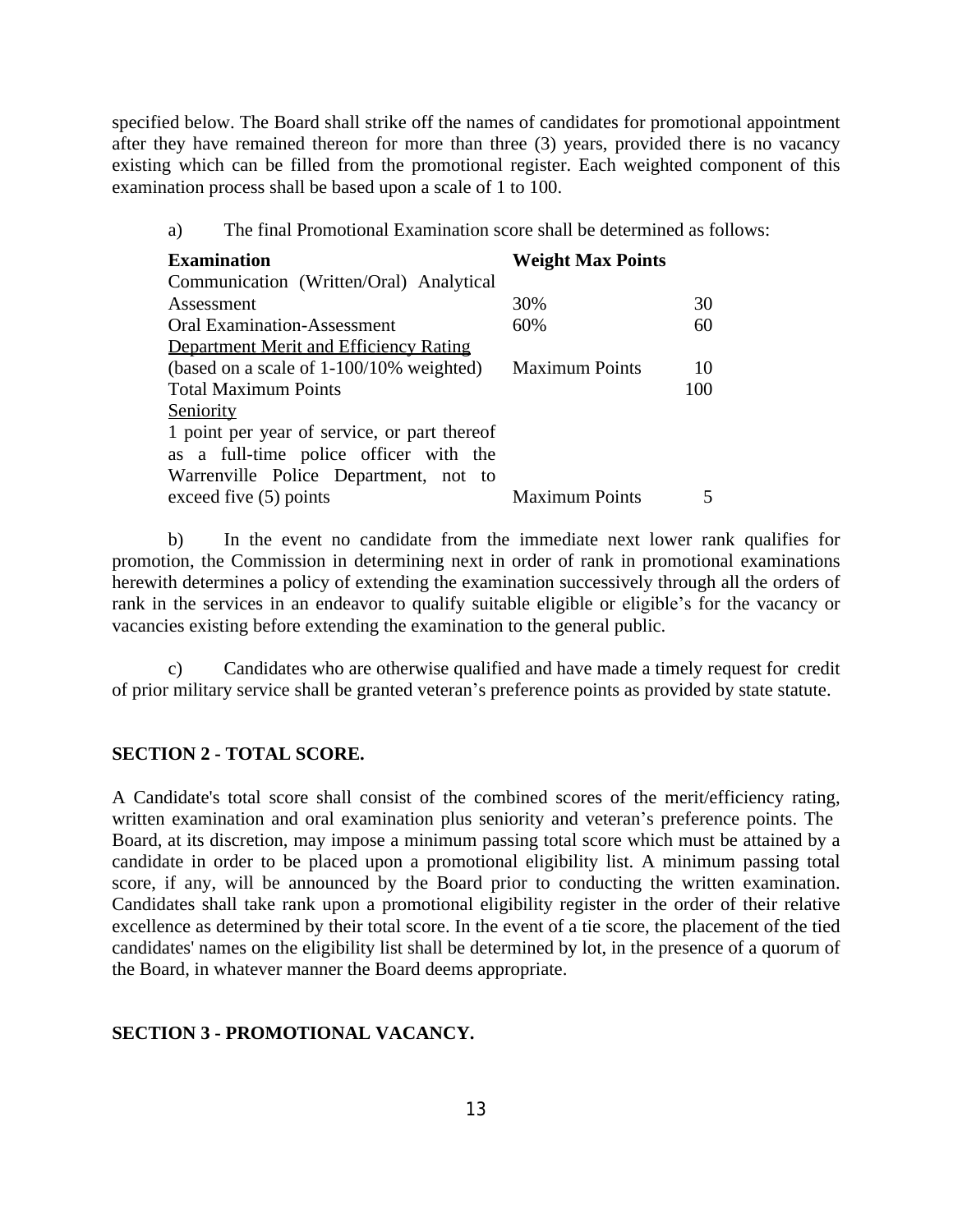Upon notice from the appropriate corporate authority that a promotional vacancy exists, the Board shall select the individual to be promoted in the manner specified in Section 1 of Chapter IV.

## **CHAPTER V - ORDER OF RANK, CLASSIFICATION AND OATH OF OFFICE**

## **SECTION 1 - RANK**.

The order of rank in the Police Department shall be as provided by ordinance and municipal budget.

## **SECTION 2 - CLASSIFICATION**.

The Board classifies such offices in the police services for the purpose of establishing and maintaining standards of examinations and promotions based upon job descriptions and departmental regulations.

## **SECTION 3 - OATH OF OFFICE**.

Before entering duty on any person about to become a member of the Police Department, shall take the following oath, before any person authorized to administer oaths in the State of Illinois:

> "I \_\_\_\_\_\_\_\_\_\_\_\_\_\_\_\_\_, do solemnly swear or affirm that I will support the Constitution of the United States, and the Constitution of the State of Illinois, and that I will faithfully discharge the duties of the office of Police Officer according to the best of my ability."

> > Signed\_\_\_\_\_\_\_\_\_\_\_\_\_\_\_\_\_\_\_\_\_\_\_\_

Subscribed and sworn to before me this \_\_\_\_ day of  $\frac{1}{20}$ , 20\_\_.

## NOTARY PUBLIC.

He shall enter into such bond in such amount as prescribed by the Ordinance.

# **CHAPTER VI - HEARING OF CHARGES, REMOVALS, SUSPENSIONS AND DISCHARGES**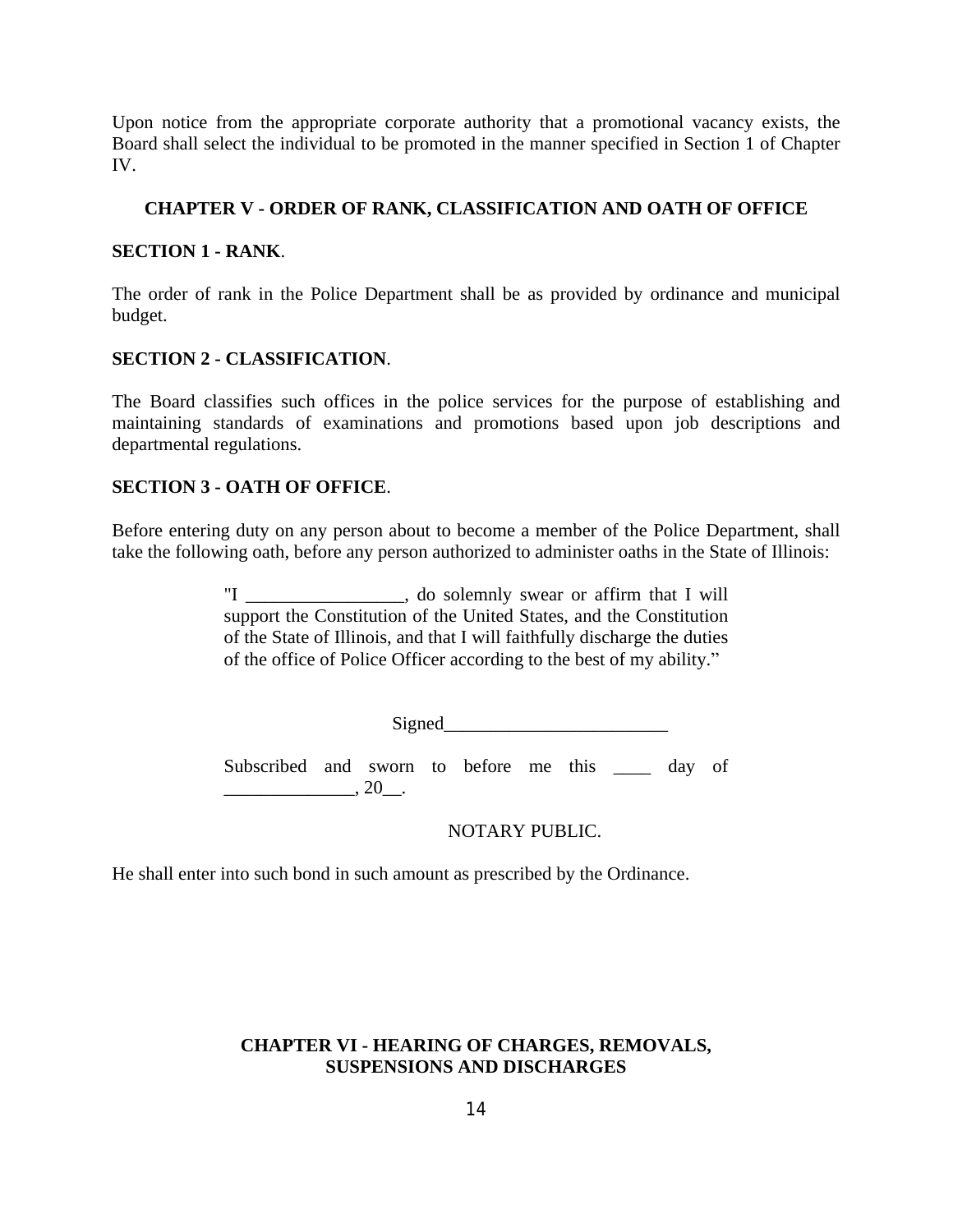#### **SECTION 1 - HEARING OF CHARGES**.

a) Hearings before the Board are not common law proceedings. The provisions of the "Code of Civil Procedure" do not apply to hearings before the Board.

b) "Counsel" as used herein means: One who has been admitted to the bar as an attorney-at-law in this State.

c) No rehearing, reconsideration, modification, vacation, or alteration of a decision of the Board shall be allowed.

d) "Cause" is some substantial shortcoming which renders continuance in employment in some way detrimental to the discipline and efficiency of the public service and something which the law and sound public opinion recognize as cause for the officer no longer occupying his position. The right to determine what constitutes cause is in the Board.

e) The complainant or appellant initiating any proceedings which call for a hearing before the Board shall have the burden of proof to establish by a preponderance of the evidence that cause for discipline exists or that a suspension, previously imposed by the Chief of the department, is unwarranted. Should the question of a crime be involved, the rule of "reasonable doubt" shall not control.

f) The phrase "preponderance of evidence" is defined as the greater weight of the evidence, that is to say, it rests with that evidence which, when fairly considered produces the stronger impression, and has a greater weight, and is more convincing as to its truth when weighed against the evidence in opposition thereto.

g) Probationary officers may be summarily dismissed by the Board and are not entitled to the protection afforded to other full-time officers by statute or these rules.

h) All hearings shall be public, in accordance with the Open Meetings Act.

i) At the time and place of hearing, both parties may be represented by counsel, if they so desire.

j) All proceedings before the Board during the conduct of the hearing shall be recorded by a court reporter to be employed by the Board.

k) The records of all hearings will not be transcribed by the reporter unless requested to do so by the Board or any party of interest.

l) All witnesses shall be sworn prior to testifying and the matter will be decided by the Board solely on evidence presented at the hearings.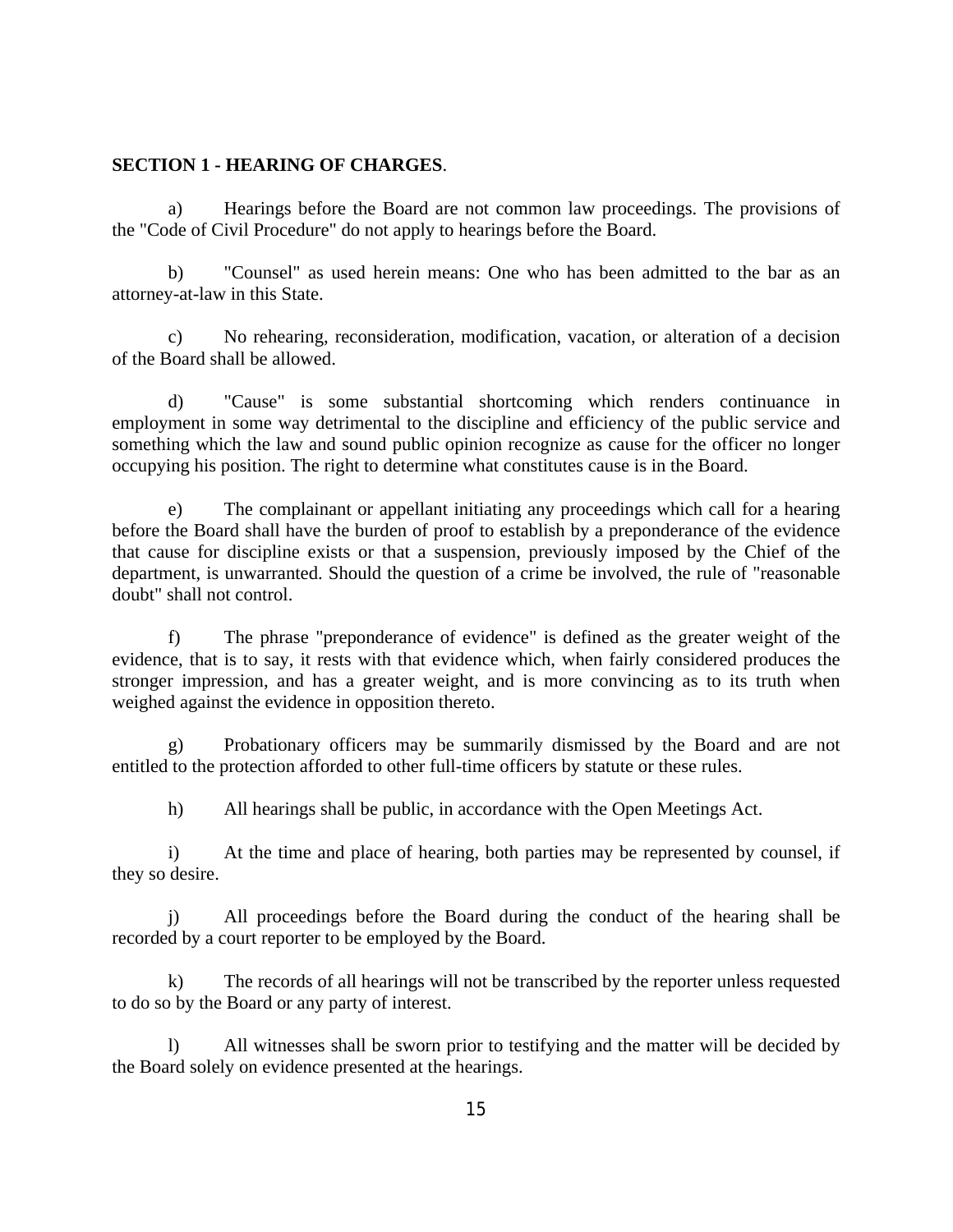m) The Board will first hear the witnesses either substantiating the charges which have been made against the respondent or in support of an appeal brought by a suspended police officer. Thereafter the other party may present and examine those witnesses whom he desires the Board to hear. All parties shall have the right to cross-examine witnesses presented by the opposite party.

#### **SECTION 2 - HEARING PROCEDURE**.

a) **Complaints:** In all cases, written complaints shall be filed in quintuple, setting forth a plain and concise statement of the facts upon which the complaint is based.

b) **Probable Cause:** The Board shall have the right to determine whether there is or is not probable cause for hearing a complaint and may conduct such informal hearings as may be necessary for such purpose.

c) **Notification of Hearing:** Upon the filing of a complaint in quintuple with the Secretary of the Board, and the determination by the Board of proper cause for entertaining said complaint, the Secretary of the Board shall notify both the complainant and the respondent, either by registered or certified mail, return receipt requested, or personally, of the time and place of the hearing of the charges contained in the Complaint. The respondent shall also be served with a copy of the Complaint, and if an Order of Suspension Pending a Hearing is entered by the Board, the respondent, the complainant, the Chief of the Department, the treasurer, comptroller, manager, or other finance officer of the municipality shall be notified of the entry of such Order of Suspension Pending a Hearing, and be served either personally or by registered or certified mail, return receipt requested, with a copy of such Order.

d) **Continuances:** The matter of granting or refusing to grant a continuance of a hearing is within the discretion of the Board.

e) **Stipulations:** Parties may, on their own behalf, or by Counsel, stipulate and agree in writing, or on the record, as to evidenced guilt. The facts so stipulated shall be considered as evidence in the proceeding.

In the event a respondent has been suspended pending a hearing and desires a continuance, it shall also be stipulated and agreed that in the event said respondent is to be retained in his position as a result of a decision of the Board following a hearing of the cause, then no compensation shall be paid to said respondent during the period of said continuance.

f) **Sufficiency of Charges-Objections To:** Motions or objections to the sufficiency of written charges must be filed or made prior to or at the hearing before the Board.

## **SECTION 3 - SUBPOENAS**.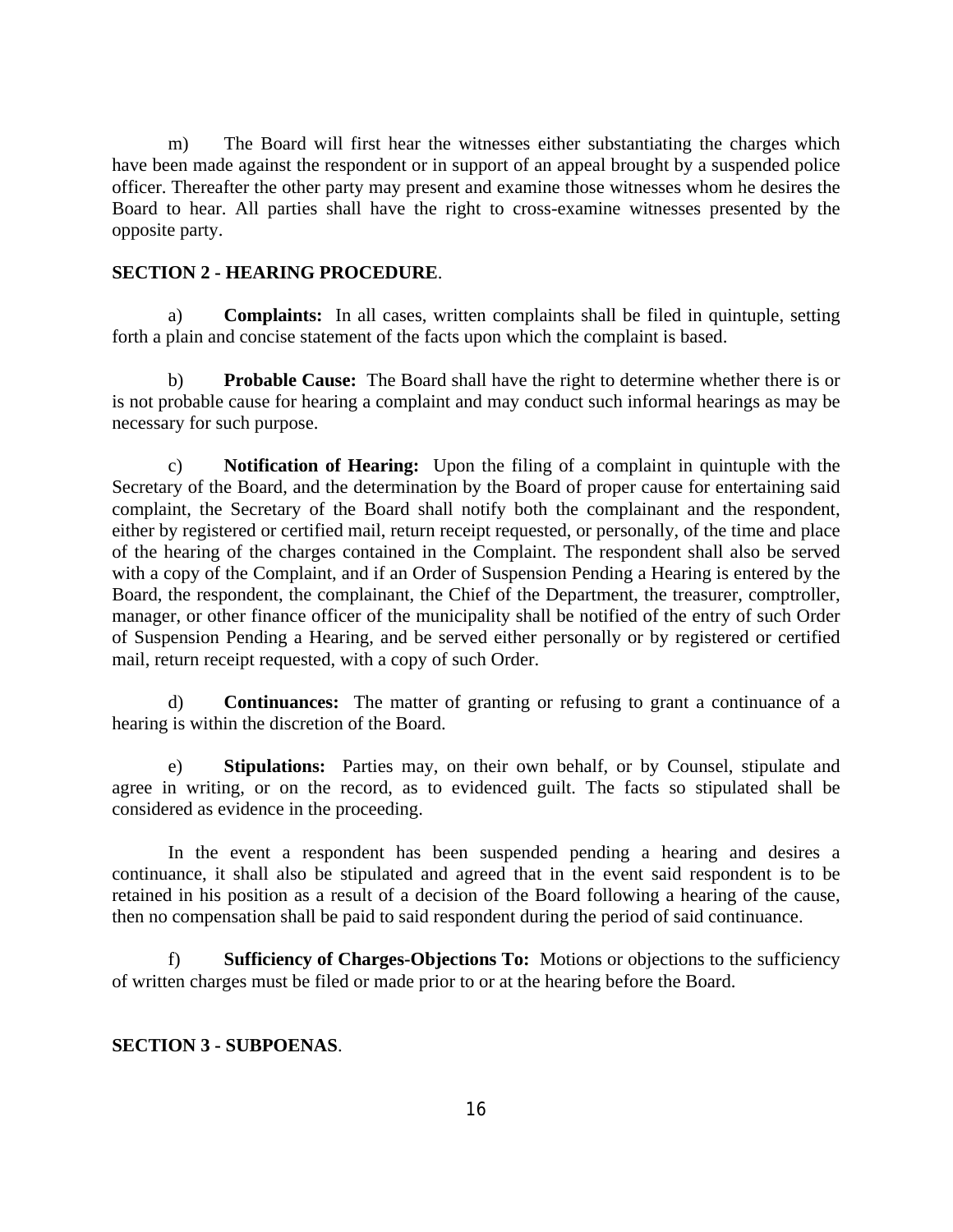a) Any party to an administrative hearing may, at any time before the hearing, make application to the Board by filing with it a written request for subpoenas for any individual to appear for a hearing or have them produce books, papers, records, accounts and other documents as may be deemed by the Board to be relevant to the hearing. On the filing of such application, subpoenas will be issued for the named persons. Subpoenas may be served by any person 21 years of age or older designated by the party requesting the subpoenas. Application for subpoenas should contain the names and addresses of the individuals to be subpoenaed, and the identity of any documents which they are to produce. Subpoenas will not be issued for anyone residing outside of the State of Illinois.

b) Any request for continuance by reason of inability to serve subpoenas shall be filed in the office of the Board at least three (3) days before the date set for such hearing, provided, however, that the Board in its discretion may waive this rule.

## **SECTION 4 - SERVICE**.

All papers required by these Rules and Regulations to be served shall be delivered personally to the party designated or mailed, by United States mail in an envelope properly addressed with postage prepaid, to the designated party at his last known residence as reflected by the complaint filed with the Board, except as herein otherwise provided. Proof of service of any paper may be made by the certification of any person so mailing the paper or delivering the same to the designated party personally, or by filing a return receipt showing that a paper was mailed, by either registered or certified mail, return receipt requested, to a party's address where it was received by a named party.

## **SECTION 5 - FILING**.

All papers may be filed with the Board by mailing them or delivering them personally to the Secretary of the Board at the City of Warrenville, Illinois. For the purpose of these Rules and Regulations, the filing date of any paper shall be the date it was received in the Board's Office, in the event the paper is delivered personally or by messenger. In the event a paper is forwarded by mail, then the filing date shall be the date which is postmarked on the envelope of such paper.

#### **SECTION 6 - FORMS OF PAPER**.

a) All papers filed in any proceeding shall be typewritten or printed and shall be on one side of the paper only.

b) If typewritten, the lines shall be double spaced, except that long quotations may be single spaced and indented.

c) All papers shall be not larger than 81/2" by 11" with inside margins of not less than one inch.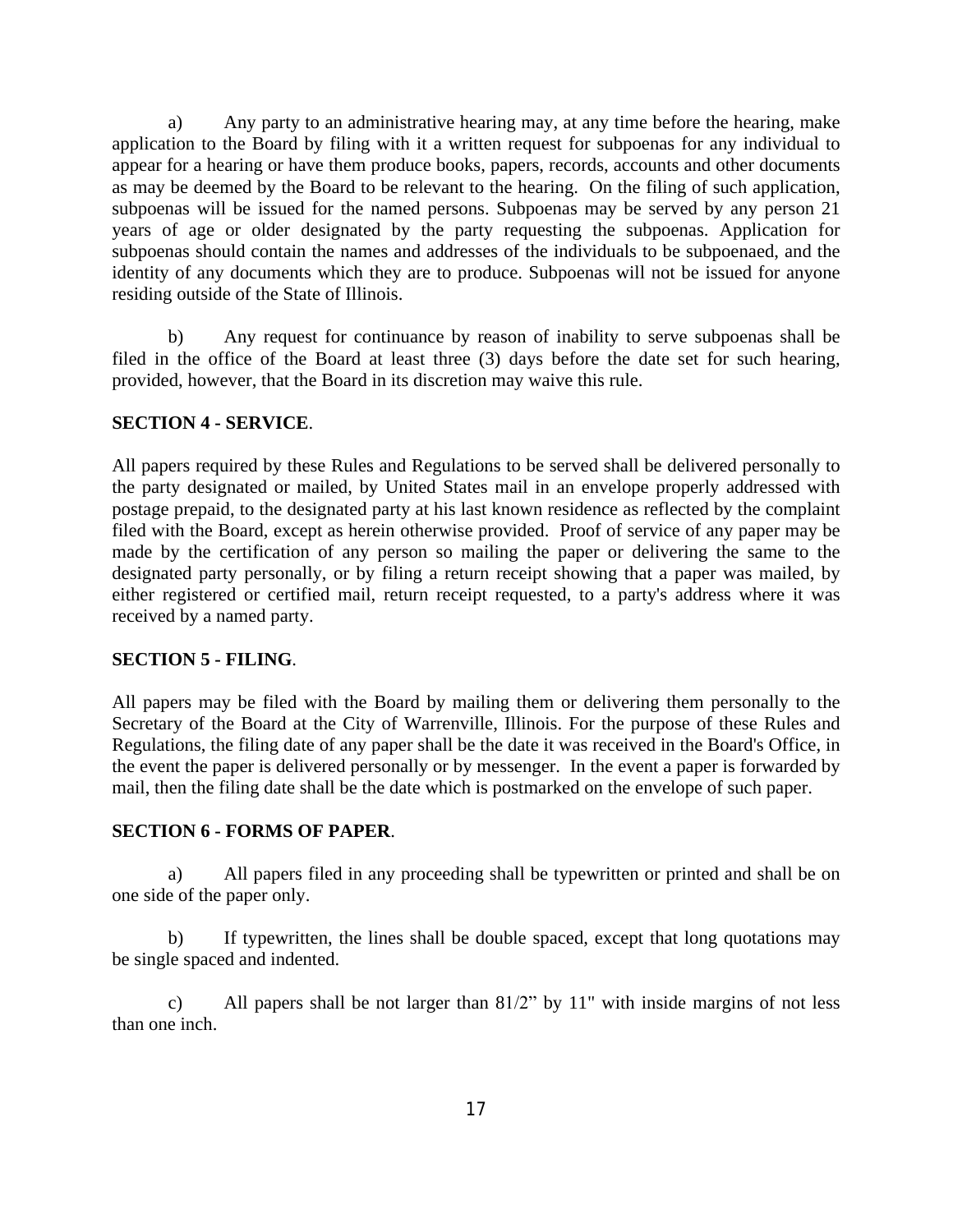d) The original of all papers filed shall be signed in ink by the party filing the paper or by an officer, agent, or attorney thereof and copies thereof provided the opposing party or his counsel.

e) If papers are filed by an attorney, his name and address shall appear thereon.

## **SECTION 7 - COMPUTATION OF TIME**.

The time within which any act under these Rules is to be done shall be computed by excluding the first day and including the last, unless the last day is Sunday or is a holiday as defined or fixed in any statute now or hereafter in force in the State, and then it shall also be excluded. If the day succeeding such Sunday or holiday is also a holiday or a Sunday then such succeeding day shall also be excluded.

#### **SECTION 8 - SUSPENSION**.

a) The Board may suspend any member of the Police Department against whom charges have been preferred, pending a hearing of the charges by the Board, but not to exceed thirty (30) days, without pay, at any one time.

b) The Chief of the Police Department shall have the right to suspend any officer under his command for a period not to exceed five (5) days, providing no charges on the same offense have been filed and are pending before the Board, and he shall notify the Board in writing within 24 hours of the time of such suspension. Any policeman so suspended may appeal to the Board for a review of the suspension within five (5) days after receiving notice of such suspension by filing notice of such appeal in writing with the Secretary of the Board of Fire and Police Commissioners. A hearing shall be had upon such appeal, and due notice given to the Chief of the Department who suspended such Officer, and to the Officer so suspended. The burden of establishing that a suspension is unwarranted shall be upon the individual bringing the appeal.

c) Upon such appeal, the Board may sustain the action of the Chief of the Department, may reverse it with instructions that the officer so suspended receive his pay for the period involved, may suspend the officer for a period of not more than thirty (30) days, or discharge him, depending on the evidence presented.

#### **SECTION 9 - DISCHARGE OR SUSPENSION AFTER HEARING**.

a) Discharge from office, or suspension from service in the Police Department shall be in compliance with the Fire and Police Commissioners Act of the State of Illinois, being Division 2, Sections 5/10-2.1-1 through 5/10-2.1-30, inclusive, of Chapter 65 of the Illinois Compiled Statutes.

b) The Board shall, within a reasonable time after the hearing is completed, enter its findings on the records of the Board.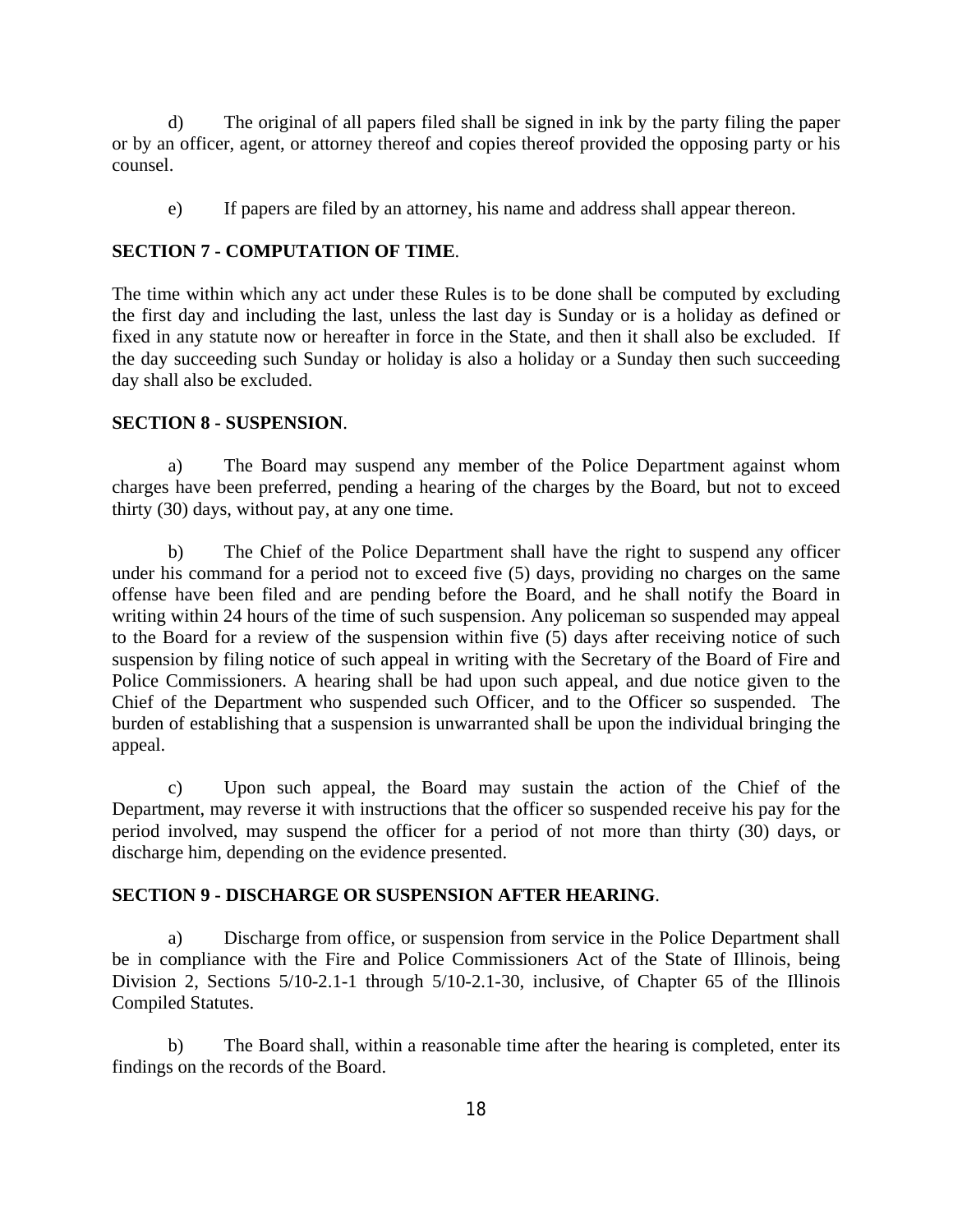### **SECTION 10 - DATE OF HEARING**.

The time for the hearing of charges shall be set by the Board, within thirty (30) days of the time of the filing of such charges. Continuances may be granted from time to time upon motion of any party to the proceeding by order of the Board. This time limitation is not applicable to hearings conducted to review suspensions of five (5) days or less imposed by The Chief of Police Department on a member.

## **SECTION 11 - FINDINGS AND DECISION.**

In case any member of the Police Department shall be found guilty of the charges preferred against him/her after a hearing by the Board, he/she may be removed, discharged, or suspended for a period not exceeding thirty (30) days, without pay. Upon an appeal, the Board may sustain the action of the Chief, may reverse it, in whole or in part, or may suspend the officer for an additional period of not more than thirty (30) days or discharge him/her depending on the facts presented. The findings and decision of the Board, following a hearing of charges, shall be preserved by the Secretary, and notice of said finding and decision sent to the officer involved and the department head for enforcement. If the finding or decision is that an officer or employee is guilty of charges investigated, and removal or discharge is ordered, such order of removal or discharge shall become effective forthwith. (See Section 9 of this Chapter VI).

# **SECTION 12 - RULES - CONFLICT**.

The sworn personnel of the Police Department, other than the Police Chief, shall be governed by the Rules as adopted by the Commission and the Regulations of the Police Departments as adopted by ordinance. In case of conflict, the Rules of the Board shall govern.

## **SECTION 13 - VIOLATION OF RULES**.

All sworn members of the Police Department shall be subject to the regulations of such Departments, and the Rules of the Board and a violation of such rules or regulation by any sworn member, other than the Police Chief may be cause for filing of charges before the Board, and a subsequent hearing and action by the Board on such charges.

## **SECTION 14 - VIOLATION OF LAW**.

Any violation of the laws of the municipality or state or federal law, by any member of the Police Department of such municipality may be cause for the filing of charges against said officer, except as herein otherwise provided.

# **CHAPTER VII - GENERAL**